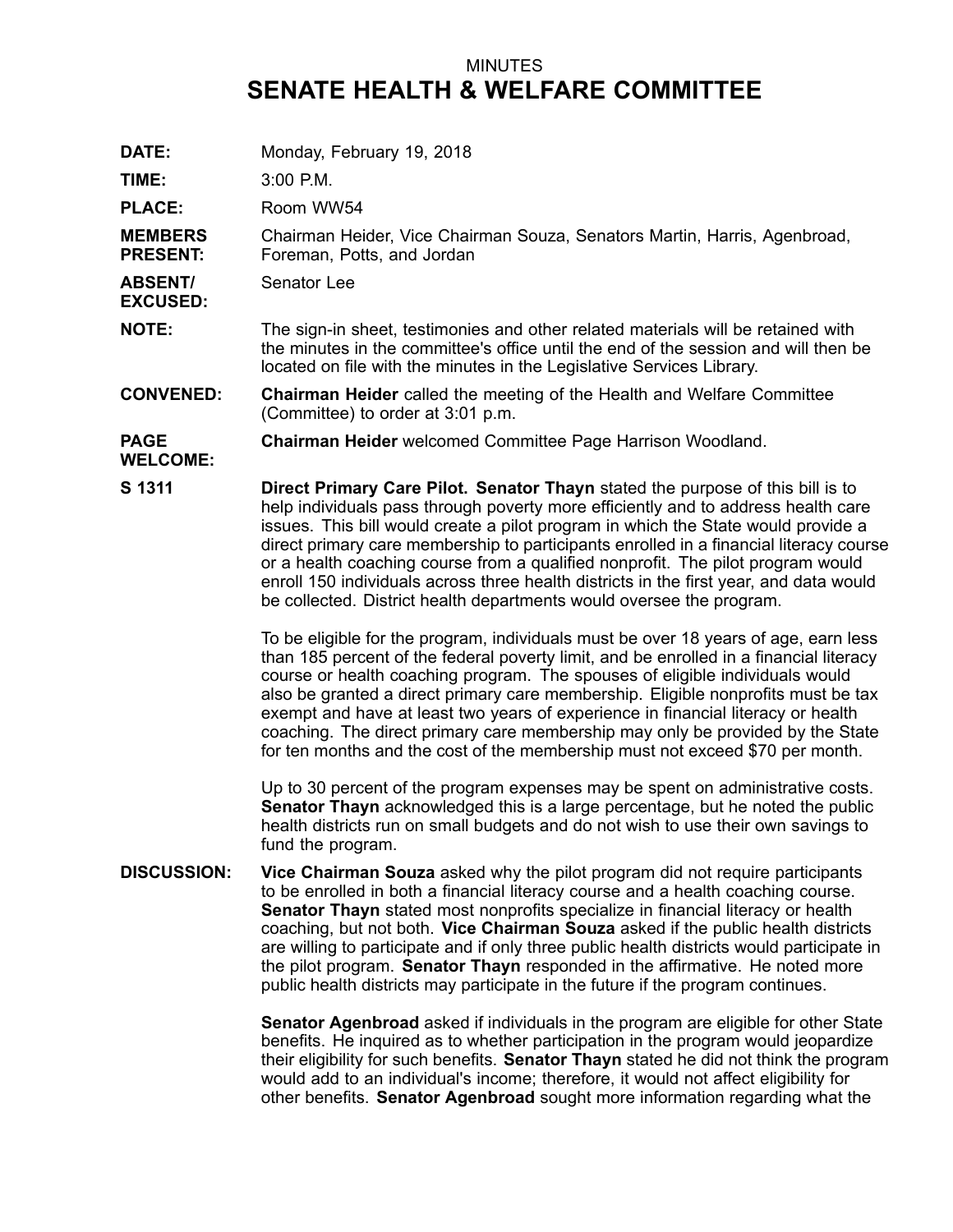program would report and which entities would be responsible for reporting data. **Senator Thayn** explained <sup>a</sup> data programmer would create <sup>a</sup> program for data collection. Participants would provide data regarding income, health, and other relevant information.

**Senator Martin** asked Senator Thayn to explain the project's potential future. **Senator Thayn** asserted the pilot program will indicate whether such <sup>a</sup> program can help individuals pass through poverty and expand the State's tax base. If the pilot program is successful, the methods may be applicable to other programs in the future.

**Senator Jordan** asked what criteria would be used to determine whether a course is qualified. **Senator Thayn** stated the public health districts would determine which courses are qualified. **Senator Jordan** asserted 30 percent for administrative expenses seemed exorbitant. She inquired as to how the developers of the bill decided on 30 percent. **Senator Thayn** explained the public health districts are concerned about the cost of the program and requested \$300 for administrative costs. **Senator Thayn** noted appropriating 30 percent of the program budget to administrative costs was necessary to secure the cooperation of the public health districts.

**Senator Jordan** expressed concern that participation in the pilot program would make some individuals ineligible for the benefits of the proposed Idaho Health Care Plan. She asked if Senator Thayn spoke to the Idaho Tax Commission to determine whether the pilot program's direct primary care membership would be considered taxable income. **Senator Thayn** asserted he did not think the pilot program benefits would be considered taxable income because the participants would not receive money directly. The public health district would transfer the money directly to the health care provider.

- **TESTIMONY: Dr. Julie Gunther, M.D.** introduced herself as <sup>a</sup> doctor at <sup>a</sup> direct primary care medical clinic. She noted she can provide comprehensive primary care, urgent care, wellness care, wellness labs, and basic medications to patients for \$70 per month. **Dr. Gunther** voiced her support for this bill.
- **DISCUSSION: Chairman Heider** asked if the public health districts will contract with individual care facilities. **Dr. Gunther** responded in the affirmative. **Vice Chairman Souza** voiced her support for direct primary care and commended Dr. Gunther for her work. **Senator Foreman** expressed support for the pilot program and the potential change it could bring about within the welfare system. **Dr. Gunther** noted this bill demonstrates to physicians that they can practice medicine outside of the traditional system. She asserted direct primary care clinics restore physician autonomy and allow for more time with patients.
- **TESTIMONY: Kimbra Shaw** introduced herself as the Executive Director of Love INC Boise (Love INC). Love INC launched an Abundant Living Program, which is <sup>a</sup> comprehensive transformational program with <sup>a</sup> financial literacy component. **Ms. Shaw** noted that Love INC would teach individuals to include the cost of direct primary care in their budget so they can continue receiving health care after leaving the pilot program. She voiced her support of this bill.
- **DISCUSSION: Chairman Heider** asked Senator Thayn how the pilot program would transition into <sup>a</sup> larger program. **Senator Thayn** explained the State would need to find more nonprofits and health care partners to expand the program.
- **MOTION:** There being no more testimony or questions, **Vice Chairman Souza** moved to send **S 1311** to the floor with <sup>a</sup> **do pass** recommendation. **Senator Martin** seconded the motion.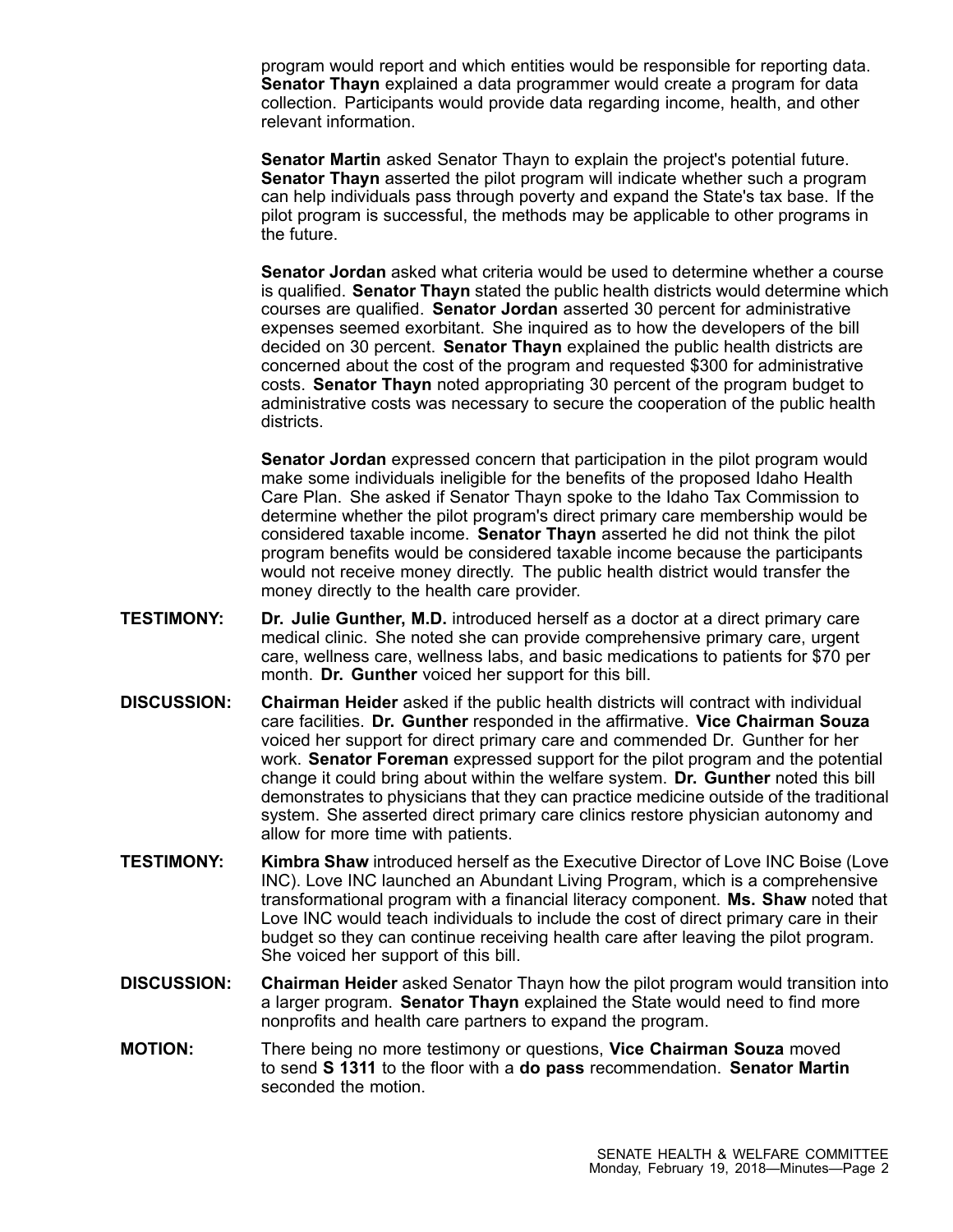- **DISCUSSION: Senator Jordan** expressed concern about the pilot program's effect upon participants' other benefits. She also voiced concern about the administrative cost of the program.
- **VOICE VOTE:** The motion carried by **voice vote**. **Senator Jordan** voted **nay**.
- **S 1310 Emergency Medical Services Standards**. **Senator Brackett** explained this bill would allow <sup>a</sup> licensed emergency medical responder (EMR) to serve as an ambulance attendant if he or she has a valid ambulant certification or if an emergency medical technician (EMT) is present. The purpose of the bill is to ensure the viability of rural medical response while maintaining high-quality patient care.
- **DISCUSSION: Chairman Heider** inquired as to the difference in the number of training hours an EMR and an EMT must complete. **Senator Brackett** stated he thought EMTs completed twice as many training hours as an EMR.

**Vice Chairman Souza** asked if EMRs have the ability to complete all the tasks necessary in an emergency situation. **Senator Brackett** explained an EMR may be the only available responder in some emergency situations in rural areas. **Wayne Denny** introduced himself as the Bureau Chief of the Bureau of Emergency Medical Services and Preparedness. He stated EMT basic training is more advanced than it was in the past. EMR training is now comparable to the past EMT basic curriculum. By completing training modules, EMRs can reach the same skill level as an EMT.

**Vice Chairman Souza** noted the scope of this bill is not limited to rural areas. She asked if an EMR might also serve as an ambulance attendant in urban settings. She asked if this bill would encourage increased use of EMRs instead of EMTs. **Mr. Denny** explained urban areas have more resources; therefore, he did not expect many EMRs to serve as ambulance attendants in urban areas. He noted the EMT training course does not require <sup>a</sup> set number of hours; instead, an EMT completes training after passing competency assessments. **Mr. Denny** asserted allowing EMRs to become ambulance attendants may encourage them to become EMTs or advanced EMTs.

- **MOTION:** There being no more testimony or questions, **Senator Harris** moved to send **S 1310** to the floor with <sup>a</sup> **do pass** recommendation. **Senator Agenbroad** seconded the motion. The motion carried by **voice vote**.
- **RS 26212 Dental Licensure by Credentials**. **Chairman Heider** stated this RS would reduce the number of practice hours required for dental licensing. Current law requires <sup>a</sup> dentist to practice 1,000 hours per year for five years in order to be licensed. This RS would reduce the required hours to 3,500 hours total over five years. **Chairman Heider** explained certain circumstances may prevent individuals from reaching 1,000 hours of practice in one year.

## **UNANIMOUS CONSENT REQUEST: Vice Chairman Souza** requested unanimous consent to send **RS 26212** to the Judiciary and Rules Committee to be printed. There were no objections.

**ADJOURNED:** There being no further business, **Chairman Heider** adjourned the meeting at 3:50 p.m.